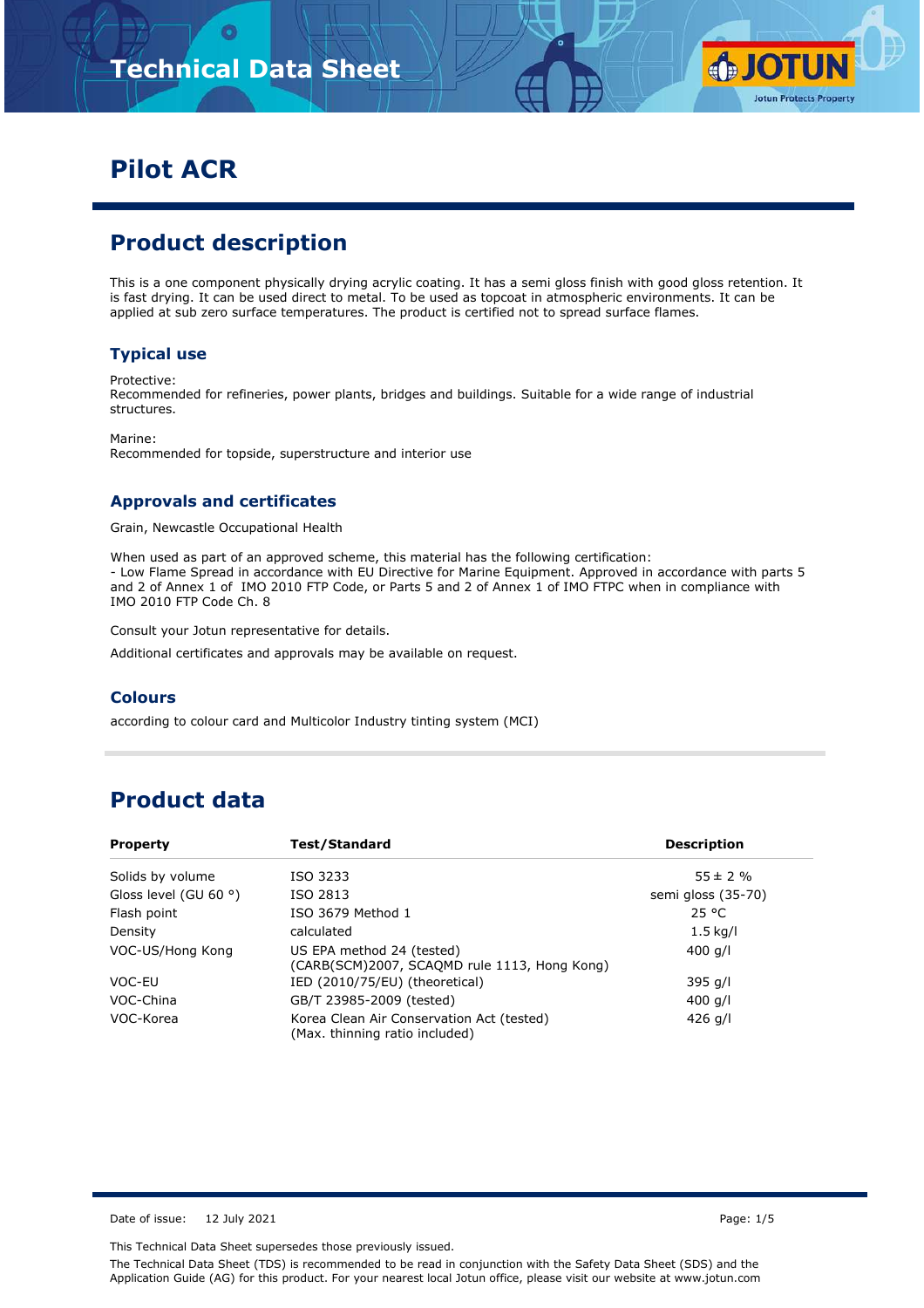

The provided data is typical for factory produced products, subject to slight variation depending on colour. Gloss description: According to Jotun Performance Coatings' definition.

### **Film thickness per coat**

#### **Typical recommended specification range**

| Dry film thickness         |  | $60 - 120$ um                 |  |
|----------------------------|--|-------------------------------|--|
| Wet film thickness         |  | 110 - 220 um                  |  |
| Theoretical spreading rate |  | $9.2 - 4.6$ m <sup>2</sup> /l |  |

## **Surface preparation**

To secure lasting adhesion to the subsequent product all surfaces shall be clean, dry and free from any contamination.

#### **Surface preparation summary table**

|                   | <b>Surface preparation</b>                                                   |                                                                                                  |  |
|-------------------|------------------------------------------------------------------------------|--------------------------------------------------------------------------------------------------|--|
| Substrate         | Minimum                                                                      | Recommended                                                                                      |  |
| Carbon steel      | St 2 (ISO 8501-1)                                                            | Sa 2½ (ISO 8501-1)                                                                               |  |
| Galvanised steel  | The surface shall be clean, dry and<br>appear with a rough and dull profile. | Sweep blast-cleaning using non-<br>metallic abrasive leaving a clean,<br>rough and even pattern. |  |
| Shop primed steel | Clean, dry and undamaged shop<br>primer (ISO 12944-4 5.4)                    | Clean, dry and undamaged shop<br>primer (ISO 12944-4 5.4)                                        |  |
| Coated surfaces   | Clean, dry and undamaged compatible<br>coating                               | P Sa 21/2 (ISO 8501-2)                                                                           |  |

## **Application**

#### **Application methods**

The product can be applied by

| Spray:  | Use airless spray (thin $5\%$ ).                                                                                                     |
|---------|--------------------------------------------------------------------------------------------------------------------------------------|
| Brush:  | Use a suitable brush. Care must be taken to achieve the specified dry film thickness.                                                |
| Roller: | May be used, but is not recommended for first coat on bare metal. Care must be taken to<br>achieve the specified dry film thickness. |

Date of issue: 12 July 2021 Page: 2/5

This Technical Data Sheet supersedes those previously issued.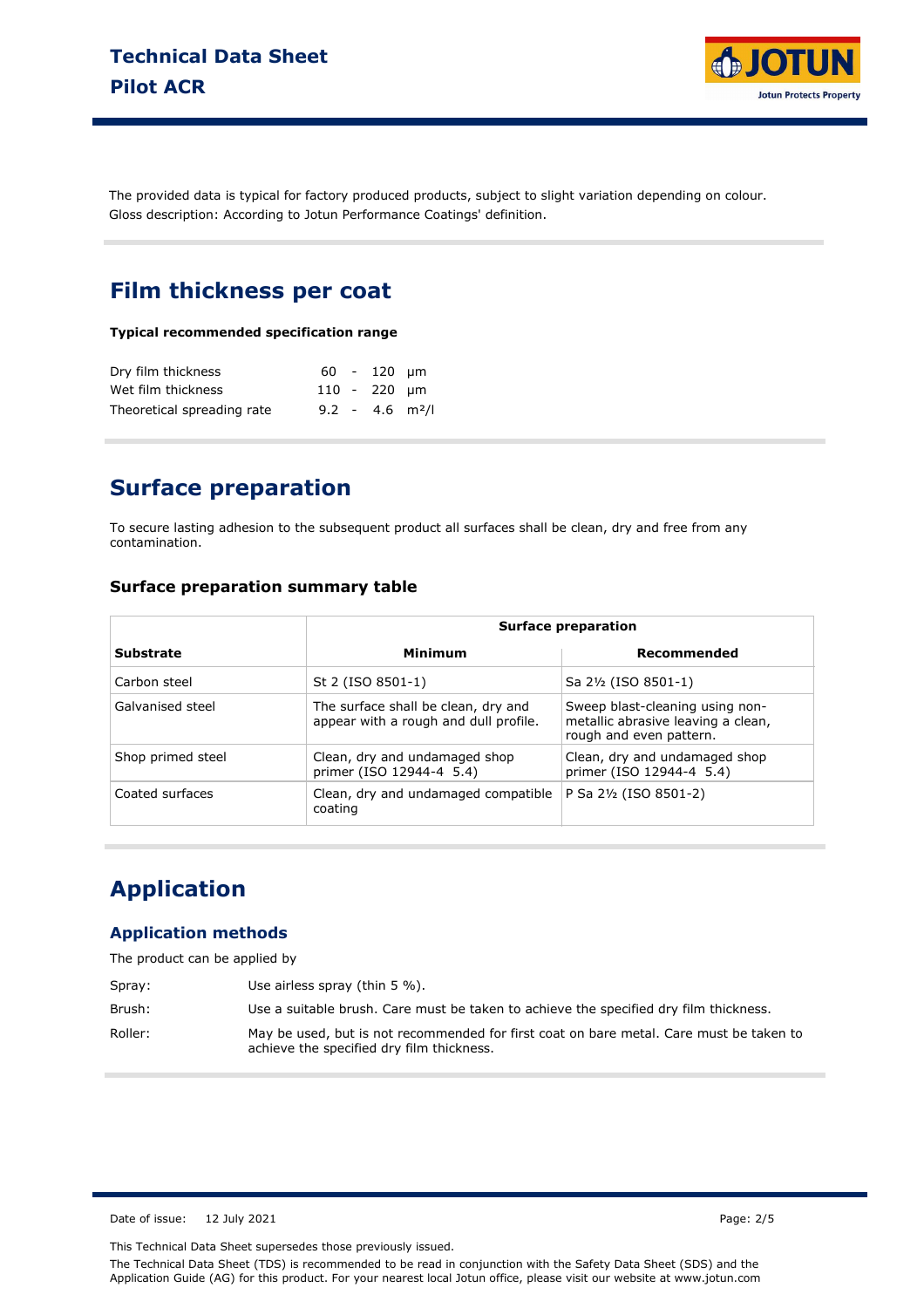

#### **Product mixing**

Single pack

#### **Thinner/Cleaning solvent**

Thinner: Jotun Thinner No. 7 / Jotun Thinner No. 10

**Note:** Korean VOC regulation "Korea Clean Air Conservation Act" and its corresponding thinning limit will prevail over recommended thinning volumes.

#### **Guiding data for airless spray**

| Nozzle tip (inch/1000):       | 15-21            |
|-------------------------------|------------------|
| Pressure at nozzle (minimum): | 150 bar/2100 psi |

# **Drying and Curing time**

| Substrate temperature     |     | $-10\degree$ C $0\degree$ C $5\degree$ C $10\degree$ C $23\degree$ C $40\degree$ C |  |  |
|---------------------------|-----|------------------------------------------------------------------------------------|--|--|
| Surface (touch) dry       |     | 30 min 30 min 20 min 15 min 15 min 15 min                                          |  |  |
| Walk-on-dry               |     | 7h 7h 7h 5h 4h 4h                                                                  |  |  |
| Dry to over coat, minimum | 3 h | 3h 3h 2h 1h                                                                        |  |  |

For maximum overcoating intervals, refer to the Application Guide (AG) for this product.

Drying and curing times are determined under controlled temperatures and relative humidity below 85 %, and at average of the DFT range for the product.

Surface (touch) dry: The state of drying when slight pressure with a finger does not leave an imprint or reveal tackiness.

Walk-on-dry: Minimum time before the coating can tolerate normal foot traffic without permanent marks, imprints or other physical damage.

Dry to over coat, minimum: The recommended shortest time before the next coat can be applied.

### **Heat resistance**

|                  | Temperature |      |  |
|------------------|-------------|------|--|
|                  | Continuous  | Peak |  |
| Dry, atmospheric | 60 °C       | -    |  |

Date of issue: 12 July 2021 2021 2012 12:30 20:30 20:30 20:30 20:30 20:30 20:30 20:30 20:30 20:30 20:30 20:30 20:30 20:30 20:30 20:30 20:30 20:30 20:30 20:30 20:30 20:30 20:30 20:30 20:30 20:30 20:30 20:30 20:30 20:30 20:3

This Technical Data Sheet supersedes those previously issued.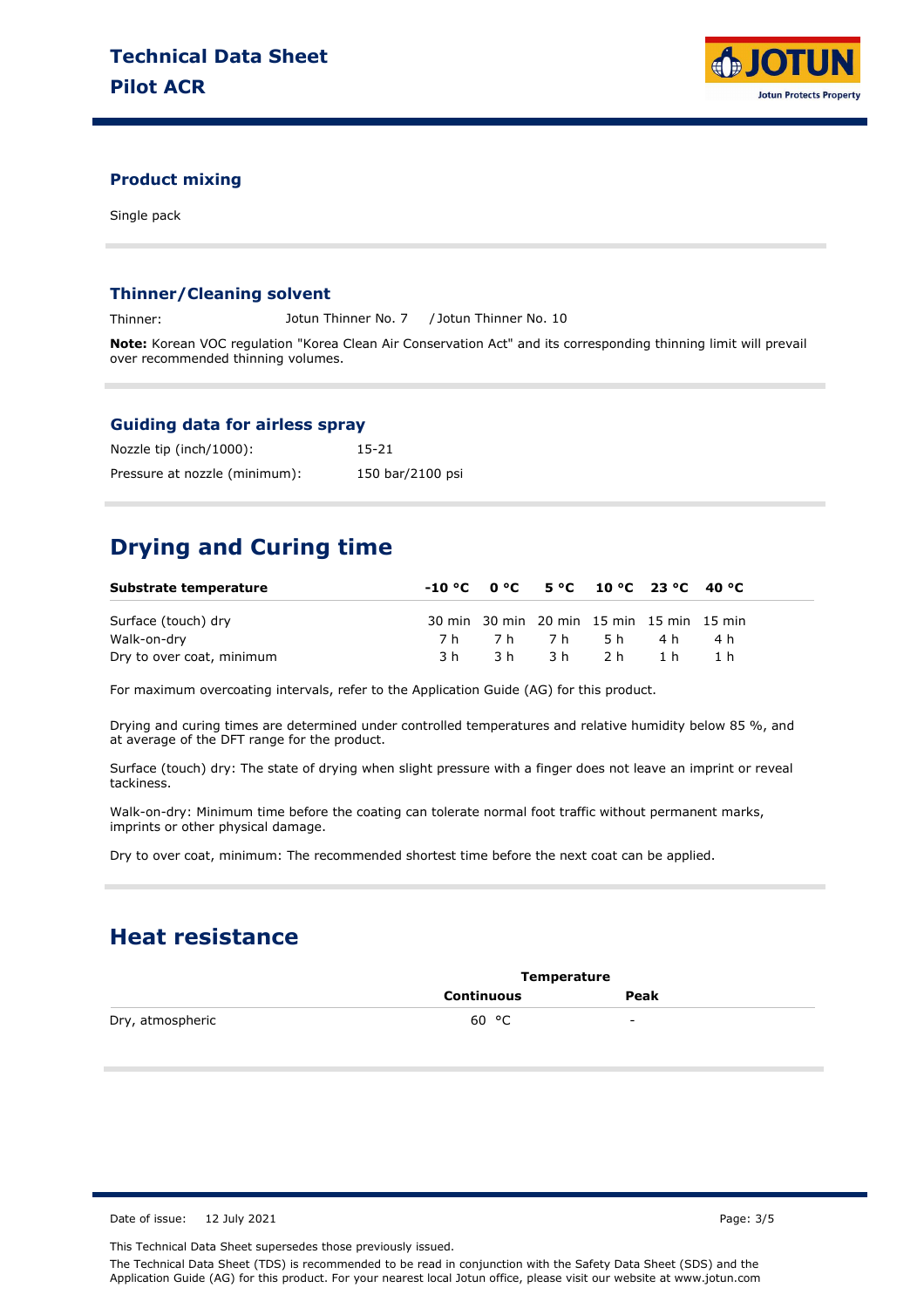

## **Product compatibility**

Depending on the actual exposure of the coating system, various primers and topcoats can be used in combination with this product. Some examples are shown below. Contact Jotun for specific system recommendation.

| Previous coat:   | epoxy, epoxy mastic, acrylic |
|------------------|------------------------------|
| Subsequent coat: | acrylic                      |

# **Packaging (typical)**

|           | <b>Volume</b> | <b>Size of containers</b> |  |  |
|-----------|---------------|---------------------------|--|--|
|           | (litres)      | (litres)                  |  |  |
| Pilot ACR | 5/20          | 5/20                      |  |  |

The volume stated is for factory made colours. Note that local variants in pack size and filled volumes can vary due to local regulations.

### **Storage**

The product must be stored in accordance with national regulations. Keep the containers in a dry, cool, well ventilated space and away from sources of heat and ignition. Containers must be kept tightly closed. Handle with care.

#### **Shelf life at 23 °C**

Pilot ACR 48 month(s)

In some markets commercial shelf life can be dictated shorter by local legislation. The above is minimum shelf life, thereafter the paint quality is subject to re-inspection.

## **Caution**

This product is for professional use only. The applicators and operators shall be trained, experienced and have the capability and equipment to mix/stir and apply the coatings correctly and according to Jotun's technical documentation. Applicators and operators shall use appropriate personal protection equipment when using this product. This guideline is given based on the current knowledge of the product. Any suggested deviation to suit the site conditions shall be forwarded to the responsible Jotun representative for approval before commencing the work.

## **Health and safety**

Please observe the precautionary notices displayed on the container. Use under well ventilated conditions. Do not inhale spray mist. Avoid skin contact. Spillage on the skin should immediately be removed with suitable cleanser, soap and water. Eyes should be well flushed with water and medical attention sought immediately.

# **Colour variation**

Date of issue: 12 July 2021 2021 2021 20:30 Page: 4/5

This Technical Data Sheet supersedes those previously issued.